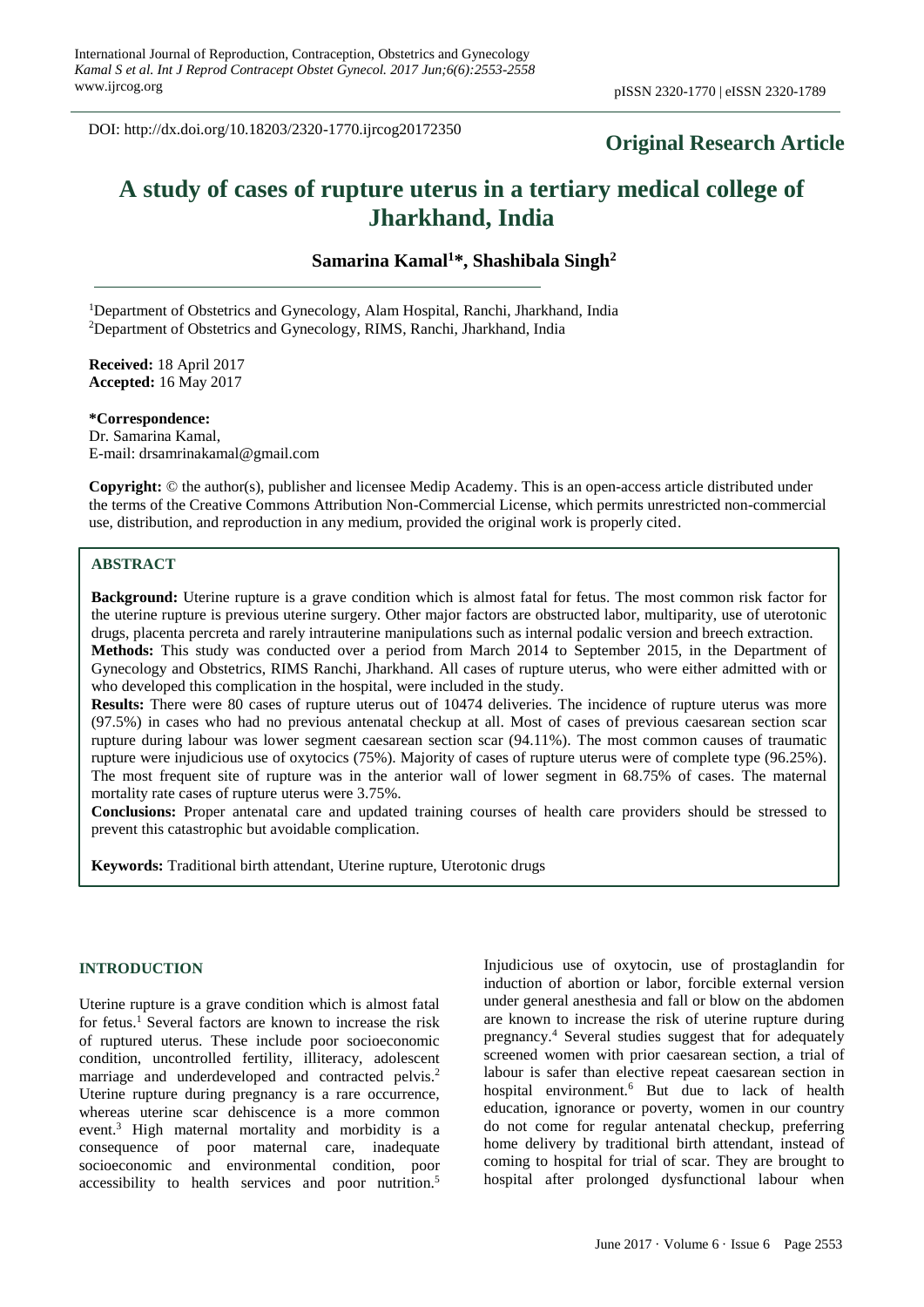traditional birth attendants fail to deliver them. This results in increased chances of rupture of previous caesarean scar.<sup>7</sup> The most common risk factor for the uterine rupture is previous uterine surgery.<sup>8</sup> Other major factors are obstructed labor, multiparity, use of uterotonic drugs, placenta percreta and rarely intrauterine manipulations such as internal podalic version and breech extraction.<sup>9</sup> Most cases present with maternal tachycardia, signs of fetal distress, and bleeding per vagina.<sup>10</sup> The objective of the study was to identify the risk factors for uterine rupture in labour, to report maternal and foetal outcome and to identify preventive measures.

## **METHODS**

This study was conducted over a period from March 2014 to September 2015, in the Department of Gynaecology and Obstetrics, RIMS Ranchi, Jharkhand. Total number of deliveries conducted during this period was 10474. All cases of rupture uterus, who were either admitted with or who developed this complication in the hospital, were included in the study. Diagnosis was made on history and examination and was confirmed on laparotomy. These cases were analyzed with regard to their clinical presentation, past history complications, management and outcome.

The surgical procedure depended on general condition of the patients, parity, and desire for future child bearing, site, severity and extent of rupture. The surgical management comprised one of the three methods: repair of uterus without tubal ligation, repair with tubal ligation or hysterectomy. As this was an observational study, the approval from the Ethics committee of the hospital was not required. All patients were followed up until their discharge from the hospital.

## **RESULTS**

The present observation was made on 80 cases of rupture uterus admitted in the department of obstetrics and gynaecology in RIMS Ranchi from March 2014 to Sept 2015.

#### **Table 1: Incidence rate.**

| Total no of<br>deliveries | 'Total no of rupture<br>uterus | <b>Percentage</b> |
|---------------------------|--------------------------------|-------------------|
| 10474                     | 80                             | 0.763             |

In Table 1, we observed the incidence rate of 0.763%.

It is evident from the present observation that the incidence of rupture uterus was more (97.5%) in cases who had no previous antenatal check-up at all.

Incidence of rupture uterus was negligible (2.5%) in cases who had antenatal check-up even in its minimum capacity.

## **Table 2: Incidence of rupture uterus in booked and unbooked population.**

|               | No. of cases of<br>ruptured uterus | <b>Incidence</b> |
|---------------|------------------------------------|------------------|
| <b>Booked</b> |                                    | 2.5%             |
| Unbooked      | 78                                 | 97.5%            |
| Total         |                                    | 100%             |

The Table 3 shows that the incidence of rupture uterus was more (92.5%) in rural population than urban (7.5%).

#### **Table 3: No. of case of rupture uterus.**

| <b>Type of population</b> | No. of cases | V.  |
|---------------------------|--------------|-----|
| Urban                     |              | 7.5 |
| Rural                     |              |     |
| Total                     |              | 100 |

## **Table 4: Age distribution of cases of cases of rupture uterus.**

| Age                   | $15 - 20$ | 21-<br>25 | 26-<br>30 | 31-<br>35 | 36<br>above |
|-----------------------|-----------|-----------|-----------|-----------|-------------|
| Total no.<br>of cases |           | 34        | 30        | 10        |             |
| Percentage            |           |           | 37.5      | 12.5      | 2.5         |

It has been observed that majority (42.5%) of the patients were in the age group of 21 to 35 years.

#### **Table 5: Distribution of cases according to parity.**

| - Parity        | -2-3  |    | 557 | - Total |
|-----------------|-------|----|-----|---------|
| Cases           |       | 20 |     |         |
| Percentage 3.75 | 63.75 | 25 | 7.5 | 100     |

It is observed from the above table that most of the cases of the rupture uterus were para 2 to para 3.

#### **Table 6: Distribution of cases according to period of gestation.**

| <b>Period of gestation</b><br>(weeks) | No. of cases of<br>rupture uterus | $\frac{0}{0}$ |
|---------------------------------------|-----------------------------------|---------------|
| 16                                    |                                   | 1.25          |
| $30 - 34$                             |                                   | 5.00          |
| 35-37                                 | 32                                | 40.00         |
| 38 onwards                            | 43                                | 53.75         |
| Total                                 |                                   | 100           |

Table 6 shows high incidence of rupture uterus during 38 or more weeks of pregnancy.

It is observed from the Table 7 that the rupture of uterus is more common during labour (93.75%).

It is apparent from Table 8 that the rupture of uterus during pregnancy was rare. In maximum cases the cause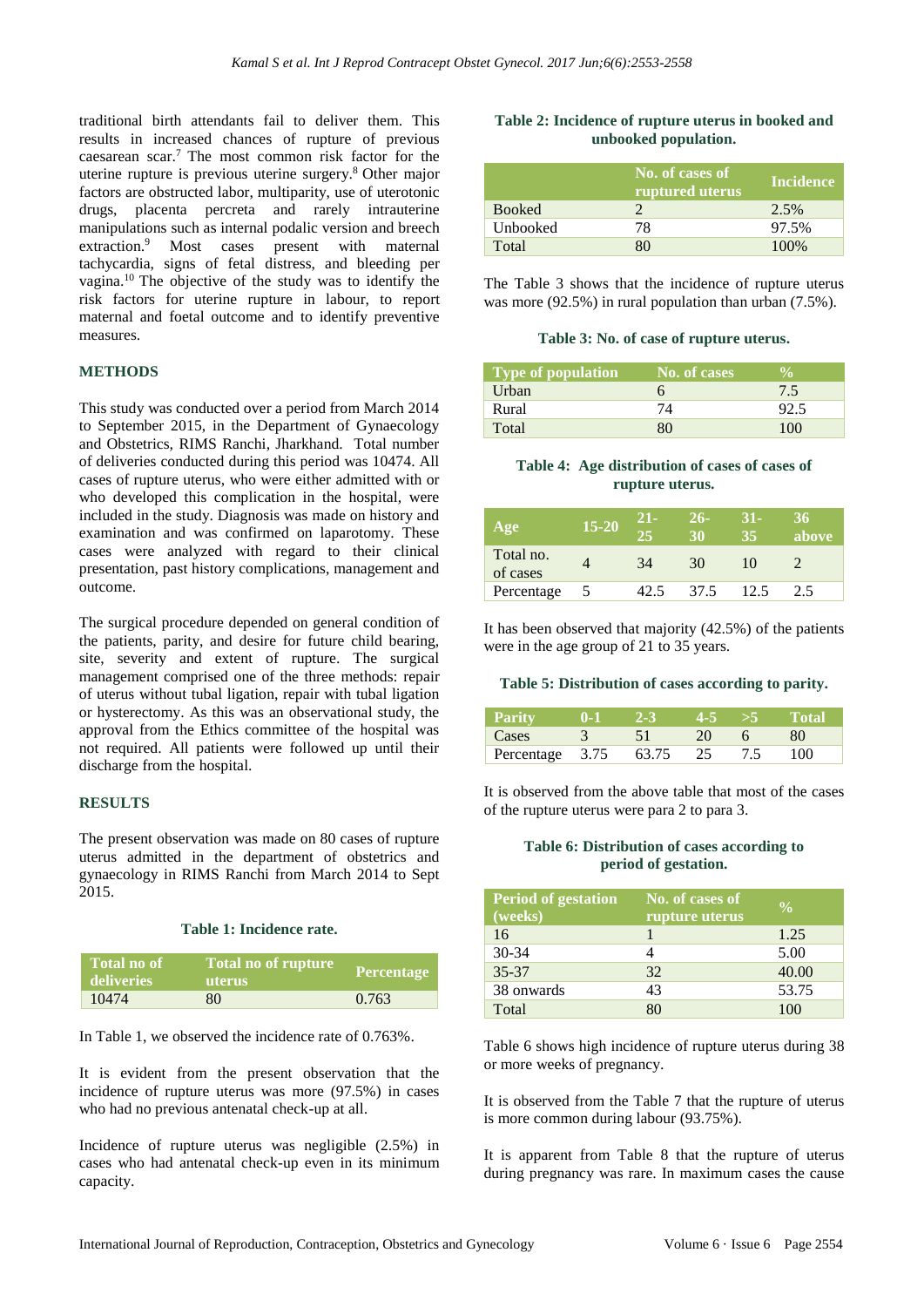of rupture was congenital anomaly and previous caesarean section scar.

## **Table 7: Distribution cases of uterus occurring during pregnancy and or during labour.**

| No. of cases during<br>pregnancy and labour | Total no. of cases<br>of rupture uterus | $0/_{\alpha}$ |
|---------------------------------------------|-----------------------------------------|---------------|
| Pregnancy                                   |                                         | 6.25          |
| Labour                                      | 75                                      | 93.75         |
| Total                                       | 80                                      | 100           |

#### **Table 8: Distribution of cases according to the causes of the rupture uterus during pregnancy.**

| <b>Causes of rupture uterus</b><br>during pregnancy | Total no. case of<br>rupture uterus |
|-----------------------------------------------------|-------------------------------------|
| Congenital anomaly                                  |                                     |
| Previously uterine scar                             |                                     |

It is evident from the Table 9 that spontaneous rupture was the commonest type of rupture during labour incidence being (49.34%). Scar rupture was the next frequent cause.

#### **Table 9: Causes of rupture uterus during labour.**

| <b>Causes of rupture</b><br>uterus in labour | No. of cases | $\frac{0}{0}$ |
|----------------------------------------------|--------------|---------------|
| Spontaneous                                  | 37           | 49.34         |
| Scar rupture                                 | 34           | 45.33         |
| Traumatic                                    |              | 5.33          |
| Total                                        | 75           | 100           |

## **Table 10: Causes of spontaneous rupture during labour.**

| <b>Causes of spontaneous</b><br>rupture         | No. of cases of<br>rupture uterus | $\frac{0}{0}$ |
|-------------------------------------------------|-----------------------------------|---------------|
| Malpresentation and<br>malposition              | 16                                | 43.24         |
| Shoulder                                        | $\mathfrak{D}$                    | 5.41          |
| Compound                                        | $\mathbf{1}$                      | 2.70          |
| <b>Breech</b>                                   | 3                                 | 8.11          |
| Occipitoposterior                               | 8                                 | 21.62         |
| Grand multiparity with<br>shoulder presentation | 1                                 | 2.70          |
| Grand multiparity with<br>compound presentation | $\mathbf{1}$                      | 2.70          |
| Contracted pelvis                               | 8                                 | 21.62         |
| Hydrocephalous                                  | $\overline{2}$                    | 5.41          |
| Manipulation by<br>untrained dais               | 11                                | 29.73         |
| Total                                           | 37                                | 100           |

From the Table 10, it is apparent that the spontaneous rupture was maximum with malpresentation and malposition (43.24%). This was followed by untrained dais (29.73%).

## **Table 11: Type of scar rupture during labour.**

| <b>Type of caesarean</b><br>section scar | No of cases of<br>rupture uterus | $\frac{0}{\alpha}$ |
|------------------------------------------|----------------------------------|--------------------|
| Previous classical<br>section scar       | 2                                | 5.88               |
| Previous lower segment<br>scar           | 32                               | 94.12              |
| Total                                    | 34                               | 100                |

It is evident from the Table 11 that the most of cases of previous caesarean section scar rupture during labour was lower segment caesarean section scar (94.11%).

#### **Table 12: Causes of traumatic rupture.**

| <b>Causes of</b><br>traumatic rupture            | No. of cases of<br>rupture uterus | <b>Percentage</b> |
|--------------------------------------------------|-----------------------------------|-------------------|
| Difficult ventouse<br>delivery<br>(outside RIMS) |                                   | 25                |
| Injudicious use of<br>oxytocics                  |                                   | 75                |
| Total                                            |                                   | 100               |

It was observed from the Table 12 that traumatic rupture nowadays is becoming rare. The most common causes of traumatic rupture were injudicious use of oxytocics (75%).

## **Table 13: Distributor of cases according to type of rupture.**

| <b>Type of rupture</b> | No. of cases of<br>rupture uterus | $\frac{0}{\pi}$ |
|------------------------|-----------------------------------|-----------------|
| Incomplete             |                                   | 3.75            |
| Complete               |                                   | 96.25           |
| Total                  |                                   | 100             |

#### **Table 14: Distribution of cases according to the site of rupture as seen during laparoratomy.**

| Site of rupture                                    | No. of cases of<br>rupture uterus | $\frac{6}{10}$ |
|----------------------------------------------------|-----------------------------------|----------------|
| Anterior lower segment                             | 31                                | 38.75          |
| Anterior lower segment with<br>bladder involvement | 6                                 | 7.5            |
| Lower segment with left<br>lateral                 | 13                                | 16.25          |
| Left lateral                                       | 8                                 | 10             |
| Right lateral                                      | 5                                 | 6.25           |
| Anterior lower segment with<br>posterior wall      | 6                                 | 7.5            |
| Only posterior wall                                | 3                                 | 3.75           |
| Lower segment with right<br>lateral                | 5                                 | 6.25           |
| Upper segment (fundus)                             | $\mathcal{L}$                     | 2.5            |
| Anterior wall vertical                             |                                   | 1.25           |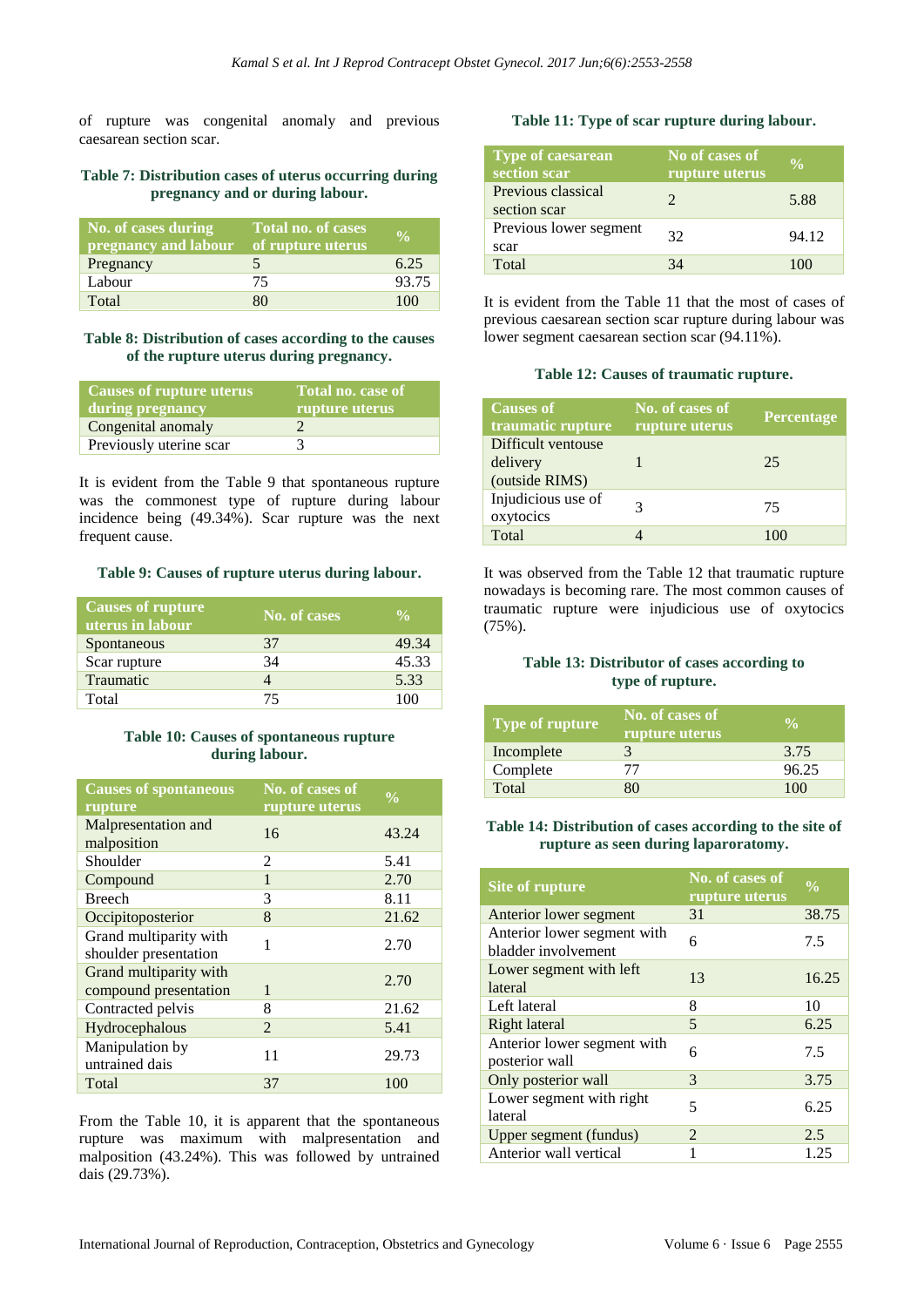It is evident from Table 13 that majority of cases of rupture uterus were of complete type (96.25%).

It is apparent from the Table 14 that the most frequent site of rupture was in the anterior wall of lower segment in 68.75% of cases. Left lateral tear of lower segment was more common (26.25%) than right lateral tear of lower segment (12.5%). In 11.25% of cases posterior wall was involved. In 10% of cases left lateral wall and in 6.25% cases right lateral wall were involved.

#### **Table 15: Clinical feature in cases of rupture uterus.**

| <b>Clinical feature</b>              | No. of cases |
|--------------------------------------|--------------|
| General condition                    |              |
| Pallor                               | 70           |
| Dehydration                          | 10           |
| Tachycardia                          | 15           |
| Hypotension                          | 10           |
| Cold clammy skin                     | 08           |
| Perabdominal examination             |              |
| Abdominal distension                 | 20           |
| Distended bowel loop                 | 15           |
| Absent foetal heart sound            | 78           |
| Palpation of superfical foetal parts | 74           |
| Loss of uterine contour              | 74           |
| Cessation of uterine contraction     | 75           |
| Abdominal tenderness                 | 56           |
| Vaginal bleeding                     | 19           |
| Haematuria                           | 40           |
| Oliguria                             | 10           |

In present observation, it was noted that the absent foetal heart sound was the commonest feature involved in 78 cases out of 80. Two patients with present foetal heart sounds had live babies and were the cases where a caesarean section was decided upon and on commencing incomplete rupture of the uterus was found at operation.

Palpation of superficial foetal parts was feature in 74 cases, uterine contour was lost in 74 cases and cessation of uterine contraction was elicited in 75 cases.

Abdominal tenderness was feature in 19 cases in the present series and was not seen when the presenting part was impacted.

## **Table 16: Amount of blood transfusion in cases of rupture uterus.**

| <b>Amount of blood transfused</b> | No. of cases |
|-----------------------------------|--------------|
| 1 unit                            |              |
| 2 unit                            | 37           |
| 3 unit                            | 21           |
| 4 unit                            | 13           |
| Total                             |              |

It is evident from the Table 16 that 13 of these patients had to be given 4 units of blood. 21 patients whose condition was comparatively good were given 2 units of blood. Only 9 patients who were admitted with stable condition and had timely intervention needed I unit of blood.

#### **Table 17: Surgical management in cases of rupture uterus.**

| <b>Type of surgery</b>                         | <b>No. of cases</b> | $\frac{0}{0}$ |
|------------------------------------------------|---------------------|---------------|
| Hysterectomy                                   | 43                  | 53.75         |
| Subtotal                                       | 32                  | 40            |
| with bladder repair                            | $0.5^{\circ}$       | 6.25          |
| Without bladder repair                         | 27                  | 33.75         |
| Total                                          | 11                  | 13.75         |
| Repair of rupture                              |                     |               |
| With bilateral tubectomy                       | 24                  | 30.00         |
| With bilateral tubectomy<br>and bladder repair |                     | 1.25          |
| Repair of tear                                 | 12                  | 15            |
| Total                                          | 80                  | 100           |

It is apparent from the Table 17 that in majority of cases (53.75%) hysterectomy was done, as these cases showed ragged tears and were badly infected. In 25 cases, repair with ligation was done. In 12 cases, conservative approach with repair of tear was only done. In 6 cases, there was involvement of bladder also, bladder repair was done along with hysterectomy.

## **Table 18: Causes of maternal mobidity in cases of rupture uterus.**

| <b>Maternal morbidity</b> | <b>No. of cases</b> | $\frac{0}{0}$ |
|---------------------------|---------------------|---------------|
| Severe anemia             | 50                  | 62.5          |
| Renal failure             | $\mathcal{L}$       | 2.5           |
| Wound infection           | 15                  | 18.7          |
| Peurperal sepsis          | 5                   | 6.2           |
| Burst abdomen             | 3                   | 3.75          |
| Peritonitis               | $\mathcal{L}$       | 2.5           |
| Vesicovaginal fistula     | 3                   | 3.75          |
| Total                     |                     |               |

Major causes of morbidity were severe anaemia due to unavailability of blood bank services in the rural areas (62.5%). Variable degrees of wound infection were noted in 15 cases with burst abdomen in 3 cases. 3 cases (3.75%) developed vesicovaginal fistula.

## **Table 19: Incidence of maternal mortality in cases of rupture uterus.**

|           | Maternal death Total no. of rupture |      |
|-----------|-------------------------------------|------|
| $\bigcap$ | 80                                  | 3.75 |

It is evident from Table 19 that the maternal mortality rate cases of rupture uterus were 3.75%.

It is observed from Table 20 that perinatal mortality in cases of rupture uterus was very high (97.5%).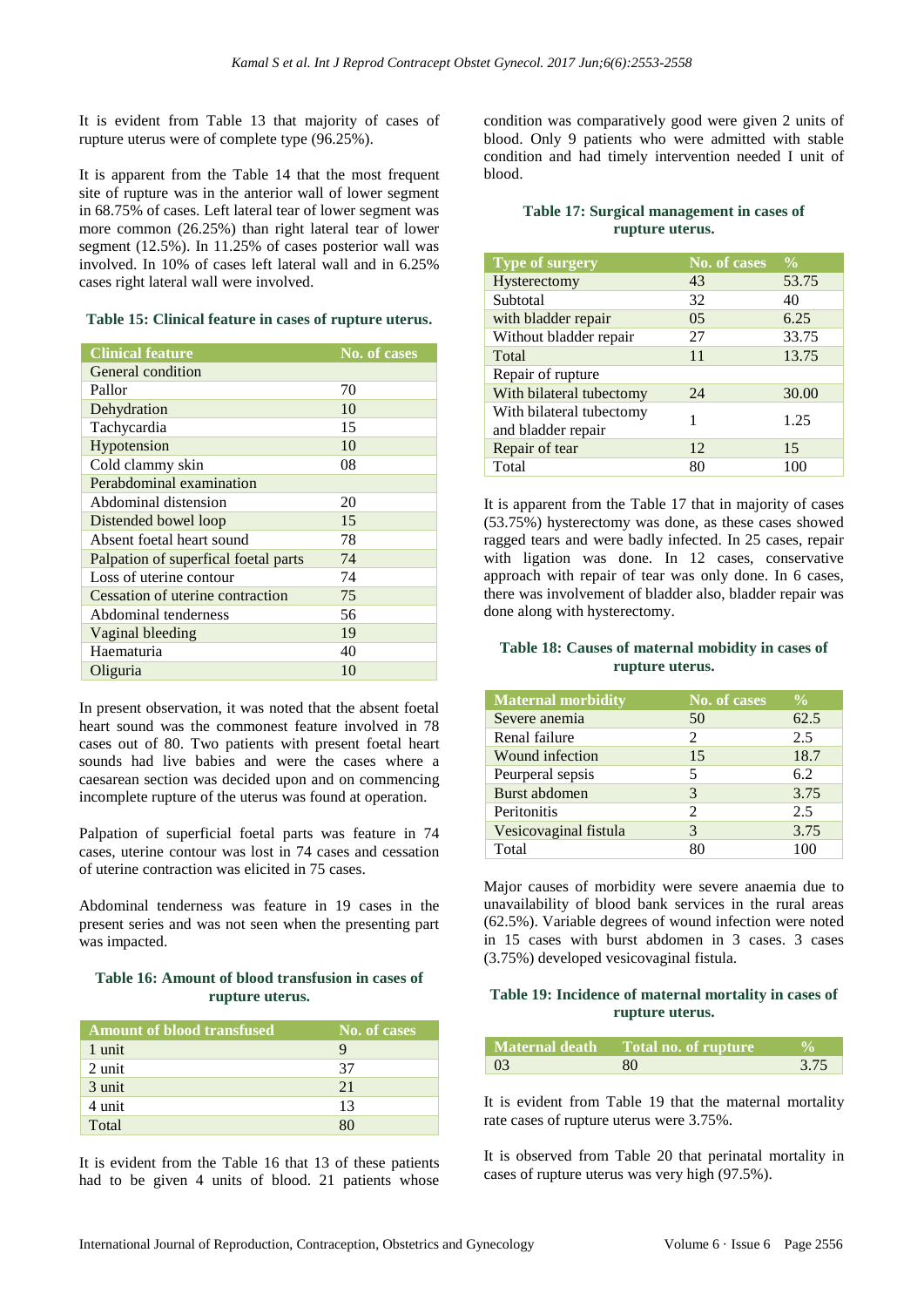#### **Table 20: Incidence of perinatal mortality in cases of rupture uterus.**

| Time of foetal death | Total no. of cases | $\mathbf{v}_{\alpha}$ |
|----------------------|--------------------|-----------------------|
| Still birth          | 78                 | 97.5                  |
| Live birth           |                    | 25                    |
| Total                |                    | 100                   |

#### **DISCUSSION**

The incidence of uterine rupture is reported as  $0.012\%$ .<sup>11</sup> With ready access to obstetric care including caesarean section for obstructed labor, rupture of the unscarred uterus should be rare.<sup>9</sup> If a gravid woman presents with hypotension, abdominal pain and fetal distress and vaginal bleeding, rupture uterus should be considered.<sup>10</sup> The frequency of uterine rupture in the present study was 0.763% in comparison to a study done by Ahmadi Set al, who had a figure of 0.038%.<sup>12</sup> Most of the women in this study were between the age group 21-35 years. Majority of patients (97.5%) were unbooked, compared to a study done by Rashmi et al figured as 80%.<sup>13</sup> Majority of the rupture occurred in Para. 2-3 This was similar to the study done by Rizwan N et al.<sup>14</sup> Most of the rupture occurred in labor (93.75%) and 6.25% occurred before labor as against the frequency reported by Nahum G  $(86\%$  and 14%, respectively).<sup>11</sup> The lower segment uterine rupture was the most common site of rupture in this study (94.12%) which was comparable with the study done by Rizwan n et al (80%).<sup>14</sup> Mismanaged labor, use of oxytocics, obstructed labor, instrumental delivery, prostaglandin gel induction and placenta percreta were found to be the most common risk factors which was similar to the findings of Miller DA et al.<sup>15</sup> The increased risk of uterine rupture attributable to the use of oxytocin in multigravida with unscarred uteri is uncertain which was proposed by Nahum G.<sup>11</sup> In present study, rupture following use of oxytocin was found among 3 cases (75% of all cases of traumatric rupture). Maternal mortality was 3.75%. This was comparable with the study by Ahmadi et al in which it was 7.1%.<sup>12</sup> Maternal death was seen within 30 minutes after laparotomy in 1 case which was similar to a case report of Dane B et al. <sup>16</sup> In this study, perinatal mortality was 97.5 % which was more than that of the observation of Rashmi et al (78.66%) because of late referral from rural areas.<sup>13</sup> Sub-total hysterectomy was performed in 40% which was compared with the study done by Ahmadi S et al  $(32.1\%)$ .<sup>12</sup> In present study, repair of the rupture uterine site was performed in 25 patients.

#### **CONCLUSION**

Lack of antenatal care, inappropriate counseling of patients with history of previous caesarian section for hospital delivery, delivery by untrained dai, misuse of oxytocin and 3 delay in seeking management are the main cause of ruptured uterus in this study. Proper antenatal care and updated training courses of health care providers should be stressed to prevent this catastrophic but avoidable complication.

*Funding: No funding sources Conflict of interest: None declared Ethical approval: The study was approved by the Institutional Ethics Committee*

#### **REFERENCES**

- 1. Kulkarni S, Patil S, Budihal D, Seetaram S. Rupture uterus: A10 years review. J Obstet Gynaecol. 1997;47:344-52.
- 2. Sieck CC. Vaginal birth after cesarean section: a comparison of rural and metropolitan rates in Oklahoma. Jokla State Med Assoc.1997;90:444-9.
- 3. Bashin A, Burstein E, Rosen S, Smolin A, Shiner E, Mazor M. Clinical Significance of uterine scar dehiscence in women with previous caesarean delivery: Prevalence and independent risk factors. J Reprod Med. 2008;53:8-14.
- 4. Dutta DC. Textbook of Obstetrics; Injuries to the birth canal;  $4^{th}$  ed; 1998: 454-66.
- 5. Dhaifalah I, Santavy J, Fingerova H. Uterine rupture during pregnancy and delivery among women attending the Al-thawra Hospital in Sana/A city of Yemen republic. Biomed Pap Med Fac Univ Palacky Olomouc Czech Repub. 2006;150:279-83.
- 6. Jongen VH, Halfwerk MG, Bauwer WK. Vaginal delivery after previous cesarean section for failure of second stage of labor. Br J Obstet Gynaecol. 1998;105:1079-81.
- 7. Malik HS. Frequency, predisposing factors and fetomaternal outcome in uterine rupture. J Coll Physicians Surg Pak. 2006;16:472-5.
- 8. Walsh CA, Baxi LV. Rupture of the pimigravid uterus: a review of the literature. Obstet Gynaecol Surv. 2007;62(5):327-34.
- 9. WHO systematic review of maternal mortality and morbidity: the prevalence of uterine rupture. BJOG. 2005;112:1221-8.
- 10. Mazzone ME, Woolever J. Uterine rupture in a patient with an unscarred uterus: a case study. WMJ. 2006;105(2):64-6.
- 11. Nahum G. Uterine rupture in pregnancy. Medline. 2010;10.
- 12. Ahmadi S, Nouira M, Bibi M. Uterine rupture of the unscarred uterus. About 28 cases. Gynecol Obstet Fertil. 2003;31(9):713-7.
- 13. Rashmi, Radhakrishnan G, Vaid NB, Agarwal N. Rupture uterus- changing Indian scenario. J Indian Med Assoc. 2001;99(11):634-7.
- 14. Rizwan N, Abbasi RM. Uterine rupture, frequency of cases and fetomaternal outcome. JPMA. 2011;61:322.
- 15. Miller DA, Goodwin TM, Gherman RB, Paul RH. Intrapartum rupture of the unscarred uterus. Obstet Gynecol. 1997;89(5):671-3.